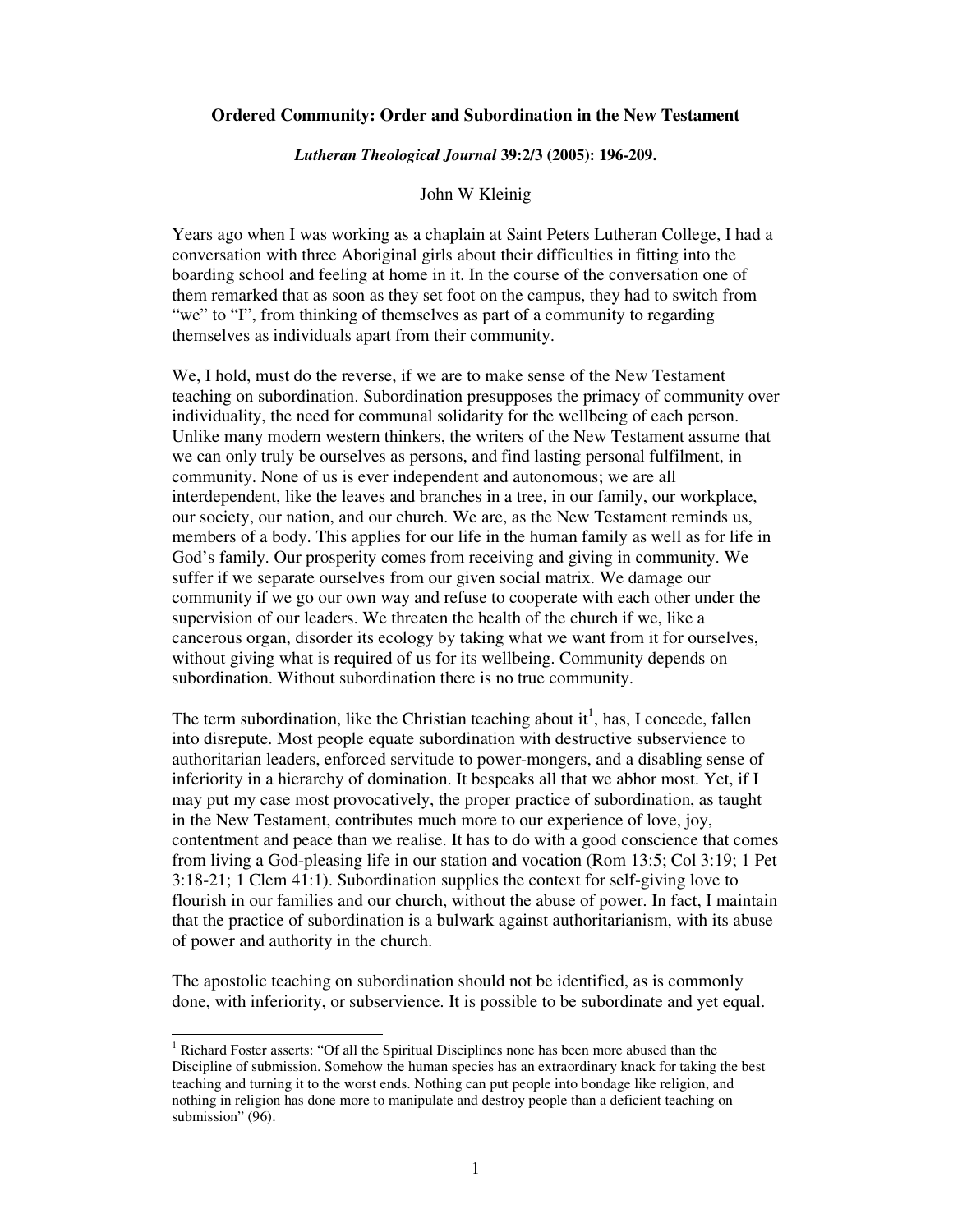So, for example, I am subordinate as a lecturer to the principal of the Australian Lutheran College, just as I am subordinate to my national president as a pastor and to my pastor as congregational member. But that does not make me inferior to any of them, a lesser person, or lesser Christian, or lesser pastor than they. Even though I respect and obey them, I am not subservient to them, nor do they run roughshod over me as if I were their underling. None of them has ever dominated or exploited me, just because I am subordinate to them.

Subordination involves our willing acceptance of our given communal leaders and our whole-hearted cooperation with them because they are our leaders. We are subordinate to those who are our heads<sup>2</sup>, because they occupy an office<sup>3</sup> over us, a divinely instituted position of leadership in our community. We are subordinate to them in their office.

Since headship exists in community and works for its common good, it depends on that community for its existence and its legitimacy. Like the head of a body, leaders who exercise headship must be responsive and responsible, accessible and accountable, to the people that make up their community, for they cannot lead effectively unless they gain and retain their acquiescence and cooperation, their willing subordination.

My basic premise is that God has instituted certain basic orders for community, such as the family, government, and the church, with offices for leadership within them, for the delivery and distribution of his blessings to the people who live and work in them. By their subordination to these offices people receive and share God's blessings. That is the purpose of subordination.

In this paper which is a tribute to my teacher and dear colleague Vic Pfitzner, I would like to explore the startling teaching on subordination in the New Testament.<sup>4</sup> It is offered to him as a token of appreciation for showing me that it is possible to engage in theological controversy in a peaceful godly way. Even though we have stood on opposite sides in the debate on the ordination of women, his generosity of spirit, his brotherly love, has kept us from falling out with each other but has, in fact, drawn us closer to each other in Christ. And so I thank him most warmly for reflecting God's loving kindness and patience in his interaction with me.

This is, in many ways, an exercise in the rehabilitation of a teaching that has fallen out of favour among us. There are three reasons for this exercise. First, subordination is one of the key terms in the two texts that have been used to restrict the ordained ministry to men, which is presently under discussion among us. Second, the apostolic teaching on subordination provides some very helpful orientation in the rather contentious areas of debate about marriage, family, and ministry in our society and the church. Third, the concept of certain divinely instituted communal orders that is

<sup>&</sup>lt;sup>2</sup> See 1 Cor 11:3; Eph 1:22; 4:15; 5:23; Col 1:18; 2:10. The sense of the Greek word *kephal* $\hat{e}$  in the New Testament has been the subject of some debate. While some have followed the lead of Kroeger in arguing for the use of this term in the sense of a 'source' rather than 'a person in authority', this has been challenged lexically by the work of Grudem (1994).

 $3$  This is Luther's favoured term. It is still by far the best term for this reality, because it puts the accent on the position of leadership rather than on the person of the leader.

<sup>4</sup> This essay is a revision of a paper that was given in June 9, 2004, to the Pastors' Conference of the Queensland District of the Lutheran Church of Australia.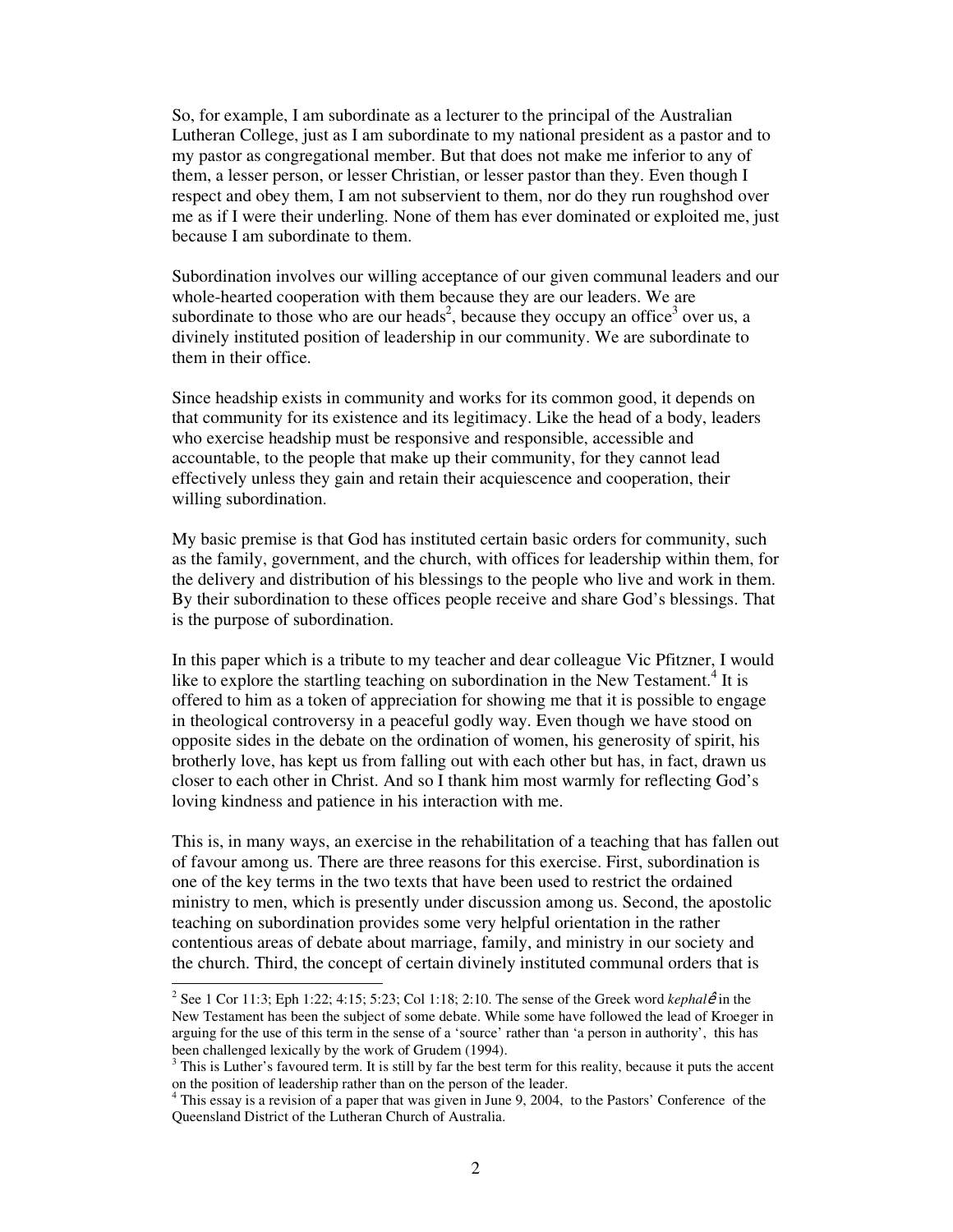implied by this term, could, in the future, prove to be useful in evangelising some of the young people in our society, who are so fed up with disordered freedom that they long for a given social ecology, a cosmic order that provides a measure of harmony and stability for them.

# **1. Clarification of Terminology**

The New Testament uses a whole body of words in its teaching on subordination. As they all interact with each other semantically, they help to define what is meant by this term.

The idea of order is basic to all talk about subordination<sup>5</sup>. The Greek word for this is *taxis.* This is basically a military term (1 Clem 37:1-4; Thiselton, 1168). It was used, most commonly, in the Hellenistic world for the order of a military unit, a century, under its officer, a centurion. It does not usually refer to the ranking of soldiers in a military hierarchy, but to the organisation of a unit in battle order, around its commander and under its standard. He usually led from the centre of front line for battle, with his soldiers around him. This is how that word is used in a few places in the LXX (Num 1:52; 2 Macc 8:22; 13:21).<sup>6</sup> At the time of Christ Jewish writers had also begun to use *taxis* for the liturgical order of the synagogue. It described the set pattern of leadership in prayer with communal responses, and in reading from the Scriptures and the exposition of them with communal silence, as well as the custom of sitting to teach and standing to pray.<sup>7</sup> Similarly, the noun *taxis* is used as a liturgical term in the New Testament. Thus, while Luke 1:8 tells us that Zechariah was officiating as a priest on duty in the **'**order' of his division, Hebrews contrasts the priestly 'order' of Melchizedek (5:6,10; 6:20; 7:11,17,21) with the priestly 'order' of Aaron (7:11). Paul instructs the Corinthian congregation that in their worship everything must be done according to the right pattern and in 'order'  $(1 \text{ Cor } 14:40^8)$ ; see also 1 Clem 40:1). This instruction does not just insist that their worship should be orderly, which would mean that any order was acceptable. It implies that the service

<sup>&</sup>lt;sup>5</sup> See Delling, 42, Yoder, 172, and Eliott, 486f.

 $6$  It was also used in the LXX for God's heavenly army (Judg 5:20; Job 38:12; Hab 3:11).

 $<sup>7</sup>$  The best compilation and analysis of the data on this comes from Dautzenberg, 278-84.</sup>

 $8$  1 Clement 40-42 shows how this concept of a liturgical order was understood in the Early Church by reference to the service at the temple: "Now that we have looked into the depths of divine knowledge, we ought to do all those things in **order** (*taxis*) that the Master of the House has commanded to be performed at **ordered** (*tetagmenous*) times. He did not command that the liturgical offerings should be performed arbitrarily or **disorderly** ('*ataktôs*), but at appointed times and hours. By his supreme will he himself has appointed where and through whom he wished them to be performed, so that they may all be done devoutly with his approval and be most acceptable to his will. Therefore those who make their offerings at the **ordered** (*prostetagmenois*) times are most acceptable and blessed, for, since they follow the regulations of the Master of the House, they do not go wrong. For to the high priest has been given his own liturgical tasks, and their own place has been **ordered** (*prostetaktai*) for the priests, and their own ministries have been assigned to the Levites, while the layperson has been bound by lay **orders** (*prostagmasin*). Let each of us, brothers, be well-pleasing to God in our own **order** (*tagma*), with a good conscience, without transgressing the appointed rule (*kan*ō*n*) of our liturgical service, and with reverence…..The apostles received the gospel for us from the Lord Jesus Christ; Jesus the Christ was sent from the Father. So Christ is from God, and the apostles are from Christ. Both came to be in a **well-ordered** way (*'eutaktôs*) by the will of God. After they had received their instructions and been fully assured through the resurrection of our Lord Jesus Christ and convinced by the word of God, they went out with the full assurance of the Holy Spirit and preached the good news that the kingdom of God was about to come. So, as they preached from region to region and from town to town, they appointed their first fruits, after testing them by the Spirit, as bishops and deacons."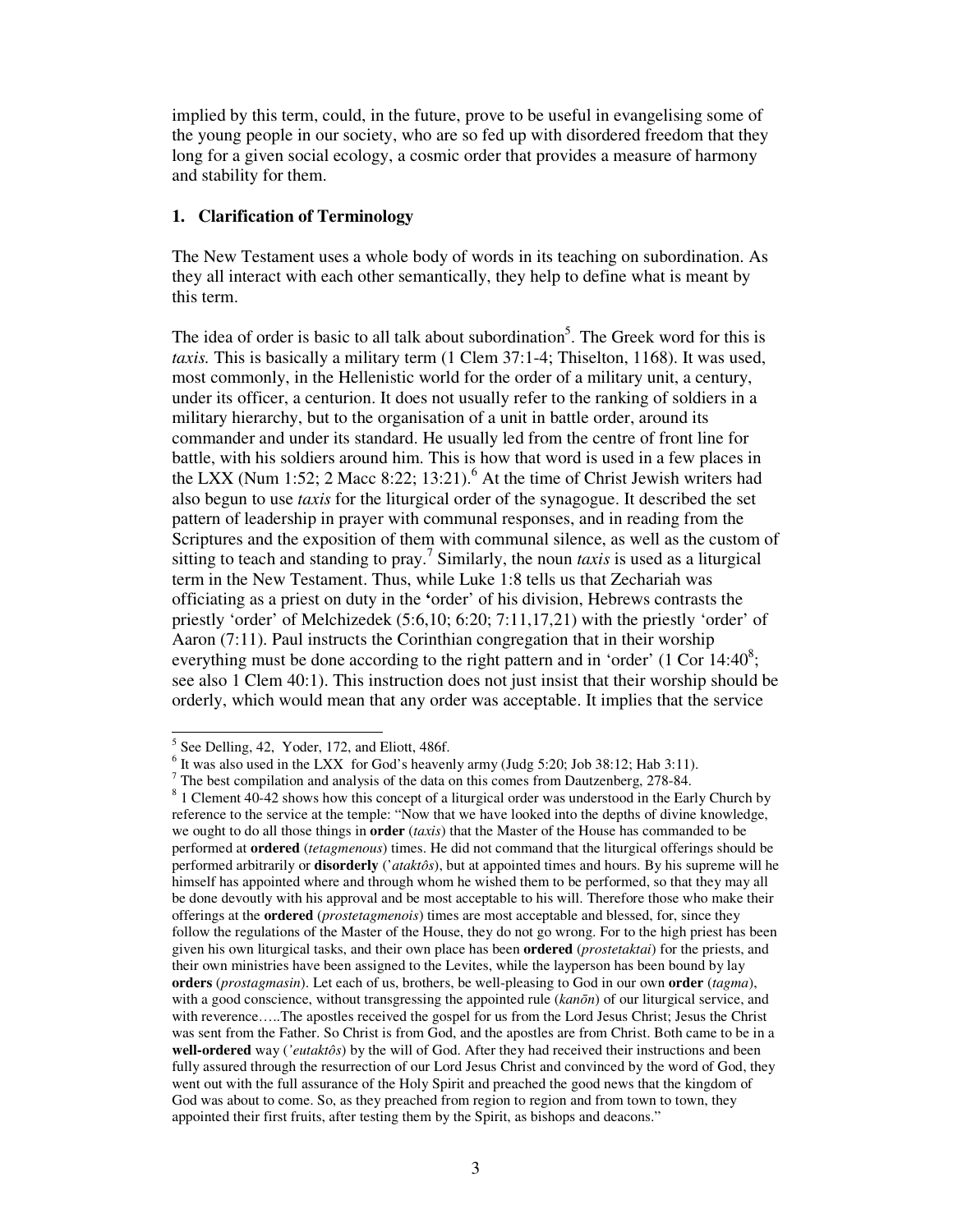should be done according to an established order, God's order, the right pattern for speaking and hearing God's word and for giving and receiving Christ's body and blood. Paul also tells the Colossians that he rejoices in their 'order' as a congregation  $(Col 2:5)^9$ 

The opposite of *taxis* is *'akatastasia,* disorder, whether it be political (Luke 21:9; 2 Cor 6:5), social (2 Cor 12:20; see James 3:8), liturgical (1 Cor 14:33), or spiritual (James 3:16; see 1:8) in character. Those who refuse to work for a living act *disorderly* (*'ataktôs*) in their community (2 Thess 3:6,11), while those who disrupt its worship are *disorderly* (*'ataktous*) people (1 Thess 5:14; see 1 Clem 40:2).

The noun *taxis* is connected with verb *tassô,* which means to put or arrange a person or thing in a set place (BAGD, 1). It can also mean to establish an office (eg. Rom 13:11) or to appoint a person to a position, like the centurion in Luke 7:8, or for a particular task (Acts 15:2; 22:10).

From *tassô* comes the compound verb *hypotassô, w*hich means to put someone or something in a position *under* someone or something.<sup>10</sup> In its active voice it is used only of God in the New Testament (1 Cor 15:27,28; Phil 3:21; Heb 2:5,8; see Herm Man 12:42; Diog  $10:2$ ).<sup>11</sup> Likewise its passive voice is used only for God's placement of angels (1 Pet 3:22) and the whole universe (1 Cor 15:27,28; Heb 2:8) under himself and Christ. The verb *hypotassô,* however, is most commonly used in the middle voice for self-subordination, the voluntary placement (Delling, 42) of oneself under God or his appointed agents (Rom 8:7; 10:3; 13:1; 1 Cor 14:34; 15:28; 16:16; Eph 5:21,24; Col 3:18; Tit 2:5,9; 3:1; Heb 12:9; James 4:7; 1 Pet 2:13,18; 3:1,5; 5:3). The noun from this verb is *hypotagê*, *subordination* (2 Cor 9:13; Gal 2:5; 1 Tim 2:11; 3:4; see 1 Clem 37:5; Ign Eph 2:2). With respect to Christ, no human being is *anhypotaktos,* exempted from his headship and *independent* from him (Heb 2:8). So those who refuse to accept God and the positions of leadership established by him are also regarded as *anhypotaktos, insubordinate* (1 Tim 1:9; Tit 1:6,10).

From this overview of the terminology we may conclude that subordination has to do with order. God subordinates people to himself and his agents in the orders that he has ordained for human life on earth. Subordination is a voluntary act by which people cooperate with God by fitting into his arrangement for them in the world and in the church. $^{12}$ 

The connection in Col 2:5 of 'order' with 'firmness of faith in Christ' does not make sense unless we take the order as the firm foundation for the stability of their faith in him.

<sup>&</sup>lt;sup>10</sup> While Thiselton quite rightly recognises that the notion of divine 'order' is implied by the use of this verb, he ignores the force of the prefix *hypo* and so argues that in 1 Cor 14:34 *hypotassesth*ō*san* should be translated: 'let them keep their ordered place' (1153-55). He therefore disconnects Paul's term from any implied link with the reality of headship as authority. Yet the regular use of this verb with the dative for the person as its indirect object shows that it always describes the acceptance of two things: the order of a community and the leadership of those who are responsible for its maintenance. Subordination is therefore always associated with an ordered community and its legitimate leadership.

<sup>11</sup> All these passages allude to the Messianic Psalm 8:6, an indication of the importance of this text in the development of the teaching on subordination in the Early Church and its connection with christology.

<sup>&</sup>lt;sup>12</sup> The question remains whether the words 'subordinate' and 'subordination' are the best English translations for *hypotassô* and its cognates. Translators have used terms such as 'be subject/ subjection', or 'submit/be submissive/submission', or 'be obedient/obedience'. Yet as Yoder has shown (172), none of these translations is entirely satisfactory. Subjection conveys the notion of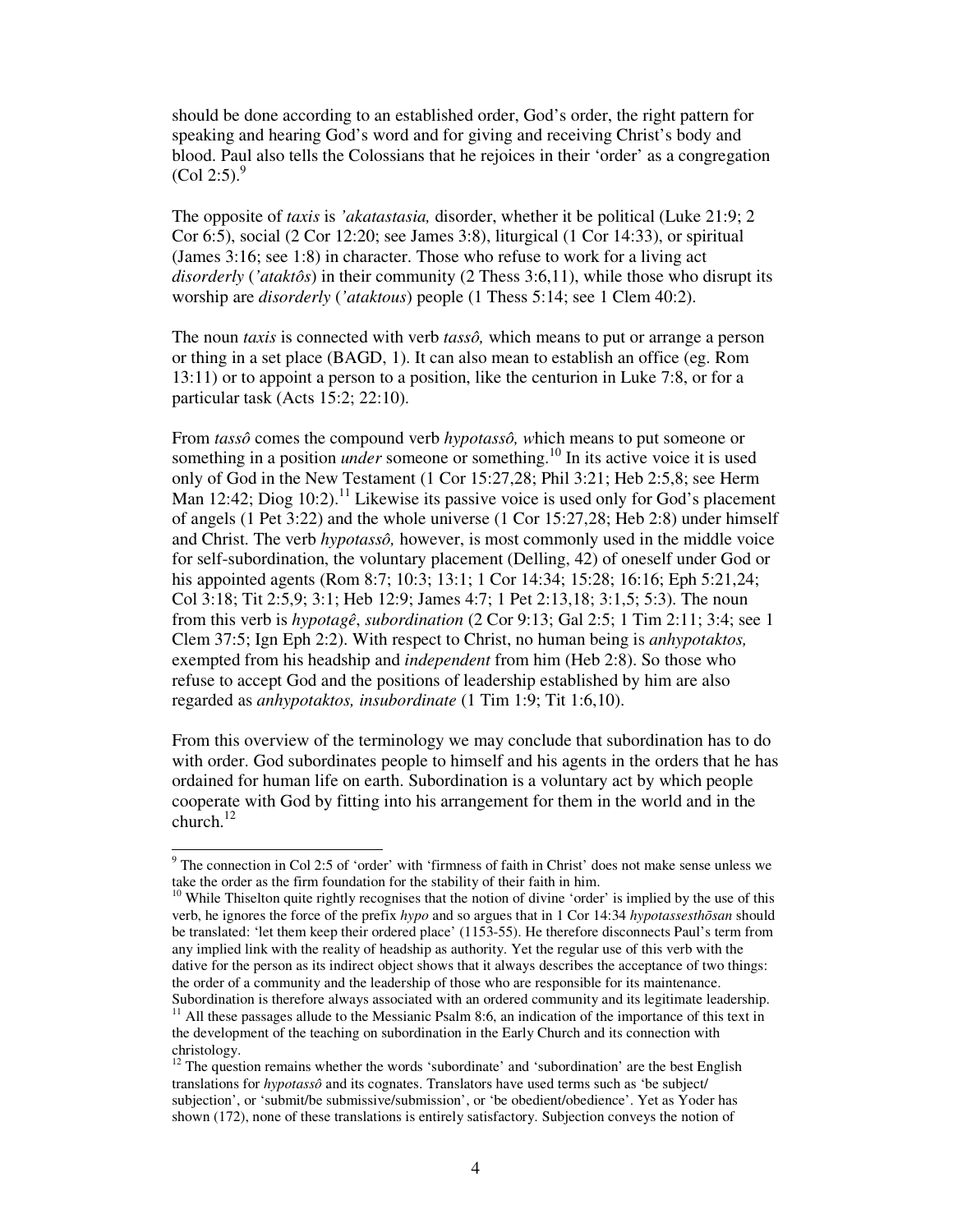## **2. The Pattern of Subordination in the New Testament**

<u>.</u>

The references to subordination in the New Testament show that there are three basic temporal orders which have been ordained by God, two that belong to the realm of creation, the world, and one that belongs to the realm of redemption, the church.<sup>13</sup> St Peter maintains that each of these is *anthrôpinê ktisei*;<sup>14</sup> they are not human inventions but divinely established positions of leadership, offices created by God for humanity (1 Pet 2:13).<sup>15</sup> This means that there is no single general order of creation.<sup>16</sup> Each order differs from the other. What applies to one does not necessarily apply to the other. Likewise there is no general concept of subordination. It means something different in each different context.

First, we have **the order of the household**, the family. In keeping with the definition of the household by the tenth commandment in Exodus 20:17, it includes three different sets of relationships: wives and husbands (Eph 5:24; Col 3:18: Tit 2:5; 1 Pet 3:1,5); children and parents (Luke 2:51; Tit 2:9; 1 Pet 2:18); servants and masters (Tit 2:9; 1 Pet 2:18). The husband, whose head is Christ (1 Cor 11:3), is the head of the wife (1 Cor 11:3; Eph 5:23). Surprisingly, the call for subordination of a Christian wife to her husband does not focus on her obedience to him, but on her respect for

forceful debasement and domination by a person in power. Submission suggests passive subservience to the will of another person. Obedience touches only on one aspect of subordination in some contexts, for even if people carry out the commands of another, they can still be inwardly insubordinate and refuse to accept their situation. The advantage that the term subordination has over all these, despite its possible modern connotations of inequality and inferiority, is that, as Elliott notes (487), it carries with it the notion of adjustment to an order, rather than subservience to a person.

<sup>13</sup> In contrast to the medieval teaching on the holy order of the monasticism, Luther maintains that there are three divinely instituted 'holy orders', the order of the ministry, the order of marriage, and the order of civil government. These holy orders are instituted by God's most holy word, the same word that sanctifies them and the believers who faithfully do the work of God in them. They and their work are sanctified by God's word and faith in it. Luther's teaching on these three holy orders is summarised most succinctly in his 'Confession Concerning Christ's Supper' of 1528 (LW 37, 364f). This teaching has confessional status by virtue of its inclusion in part nine of the Small Catechism in 'The Table of Duties'. Kolb and Wengert translate Luther's heading accurately by stating that these passages are God's word for the 'holy orders' that God has established. See Bayer and Wannenwetsch for two perceptive analyses of Luther's teaching on these three holy orders.<br><sup>14</sup> While Deter's sell for the state of the state of the state of the state of the state of the state of the state of the state of the state of the stat

While Peter's call for Christians to be subordinate 'to every divinely instituted authority' clearly refers to the Roman emporer and the governors under him, his use of 'every' shows that it also introduces his call for the subordination of slaves to their masters (2:18), wives to their husbands  $(3:11)$ , and church members to their presbyters  $(5:5)$ .

The German text of Article 16 of the Augsburg Confession echoes this by asserting that the government and the family are 'true orders of God' (*wahrhaftige Gottesordnung*) in which each person, according to his own calling, is required to 'manifest Christian love and genuine good works in his station of life' (Tappert, 38).

<sup>16</sup> Elliott quite rightly observes that '(t)he societies of the Greco-Roman period were greatly concerned with the establishment and maintenance of "order" (*taxis*) in all areas of public and private life as a replication of an ordered universe (*kosmos*)' (486). He therefore assumes that this world view was adopted uncritically by the Early Church. Yet that does not quite fit the evidence. The apostles Peter and Paul and the apostolic authors, such as Clement and Ignatius, did not urge Christians to harmonise themselves and their behaviour to the natural order of the world or even its created order, but called on them to align themselves with the risen Lord Jesus as the head of the church and the cosmos by subordinating themselves to those whom God had set over them as their heads in the family, government and the church. They therefore did not promote the principle of order but the word of God that ordered the foundational communities for human life in the world and conveyed his blessings to those who lived in them.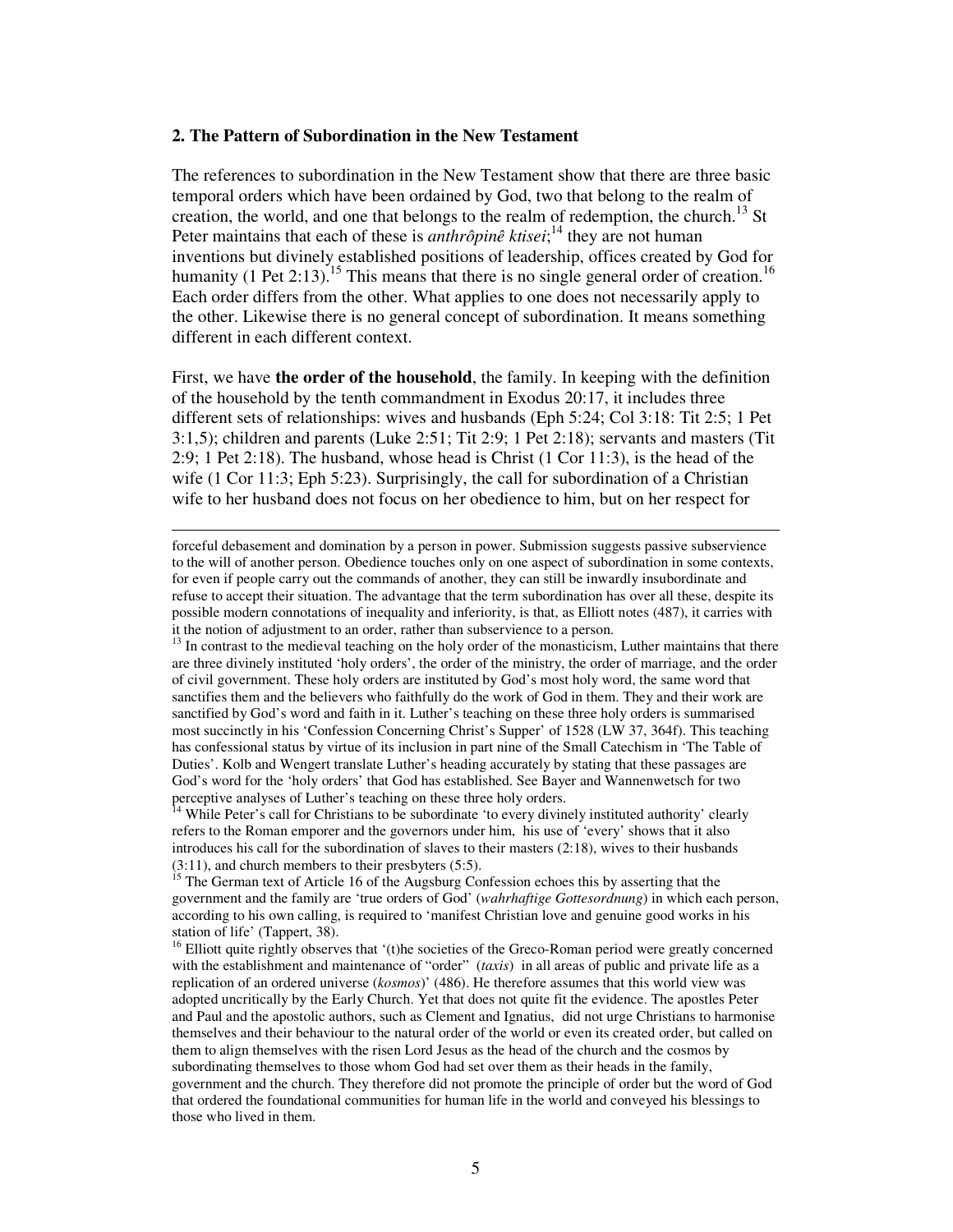him as her head (Eph 5:22,33; 1 Pet 3:2). Its purpose is for her to receive his love (Eph 5:24-27), and, if she is married to an unbeliever, to gain his conversion (1 Pet 3:1-2). While the father is the head of the family, both parents are the heads of their children. Like Jesus with his parents (Luke 2:51), the subordination of children to their parents involves reverence (1 Tim 3:4) and obedience (Eph 6:1; Col 3:20). Its purpose is the reception of prosperity and enjoyment of longevity in the family (Eph 6:1-3). Since slaves are considered part of the family<sup>17</sup>, their status is similar to the children. Their subordination to their masters also involves obedience (Eph 6:1; Col 3:20) and reverence (1 Tim 3:4), as well as acceptable behaviour and utter reliability (Tit 2:9,10). Its purpose is the reception of Christ's approval and his reward (Eph 6:8; Col 3:24; 1 Pet 2:22). In all these cases the attitude of subordination results in the kind of behaviour that is appropriate to the relationship.

Second, we have **the order of government** (Rom 13:1,5; Tit 3:1; 1 Pet 2:13). The subordination of Christian citizens to their rulers involves obedience with four kinds of good works (Tit 3:2): the payment of taxes, the payment of custom's duties, respect for them, and honouring them (Rom 13:7). In this they do exactly what all good pagan citizens do. They, however, differ from them by their acceptance of their rulers as God's agents, his ministers (Rom 13:4) and assistants (Rom 13:6). The purpose of their subordination is the reception of benefits from God through their rulers and the possession of a good conscience before God (Rom 13:3-5; 1 Pet 2:14).

Third, we have **the order of the church** (1 Cor 14:40). Here the risen Christ is the head (Eph 5:24; cf. Eph 4:15; Col 1:18; 2:19) with God the Father as his head (1 Cor 11:3). Within that order everybody is subordinate to some others (Eph 5:21).<sup>18</sup> The congregation is subordinate to God the Father for the reception of life from him (Heb 12:9; James 4:7) and to Christ for the reception of its salvation (Eph 5:24; see 4:15- 16). Its subordination involves adherence to God's word (Rom 8:7) and the gospel as it is confessed in the creedal statements of the church  $(2 \text{ Cor } 9:13)$ .<sup>19</sup> The members of the congregation are subordinate to its leaders who teach God's word (1 Cor 16:15,16<sup>20</sup>; 1 Pet 5:5<sup>21</sup>; see Ign Eph 2:2; Ign Mag 2; 13:2; Ign Tr 2: 1,2; 13:2; Ign Pol

<sup>&</sup>lt;sup>17</sup> See Exod 20:17.

 $18$  The participial clause in Eph 5:21 can be construed in two ways grammatically, either as the fifth consequential participial after the imperative, 'be filled with the Spirit' in 5:18, or as a new participial imperative that serves as a summary introduction to the instructions in 5:22-6:11 (Barth, 608f, and Clark, 365). I take it to function both ways. Over the last fifty years this verse has been understood as a call for mutual, reciprocal subordination either for husbands and wives to each other in marriage, or else for all members to each other in a family. This interpretation, however, is questionable, as has been shown by Doriani and Grudem (2002b). It is contradicted by the specific call for the subordination of wives to husbands in 5:22,24, without any corresponding call for reciprocation from their husbands. It has, traditionally, been taken to mean that all Christians are to be subordinate to those others who are their leaders. This remains a viable interpretation, since the pronoun *'allêlois* is not only used reciprocally to refer to 'each other' and 'all others'. It can, in some cases, also be used distributively to refer 'each to another/each to some others' (see Matt 24:10; Luke 2:15; 12:1; 24:32; 1 Cor 11:33; Gal 6:2; Rev 6:4). 1 Clem 2:1 seems to paraphrase Paul's admonition: 'You were all humble-minded and not at all arrogant, subordinating yourselves rather than subordinating others, giving more gladly than taking.' See also its elaboration in 1 Clem 38:1-2.

<sup>&</sup>lt;sup>19</sup> See Pfitzner, 135.

 $20$  1 Clem 42:4 tells us that the elders in the church at Corinth came from the 'first converts' there, who, according to Paul in 1 Cor 16:15, were from the household of Stephanas. So, when Paul urges the Corinthians to be subject to the household of Stephanas, he, most likely, refers to the elders in Corinth (Grudem, 2002b, 226, footnote 10).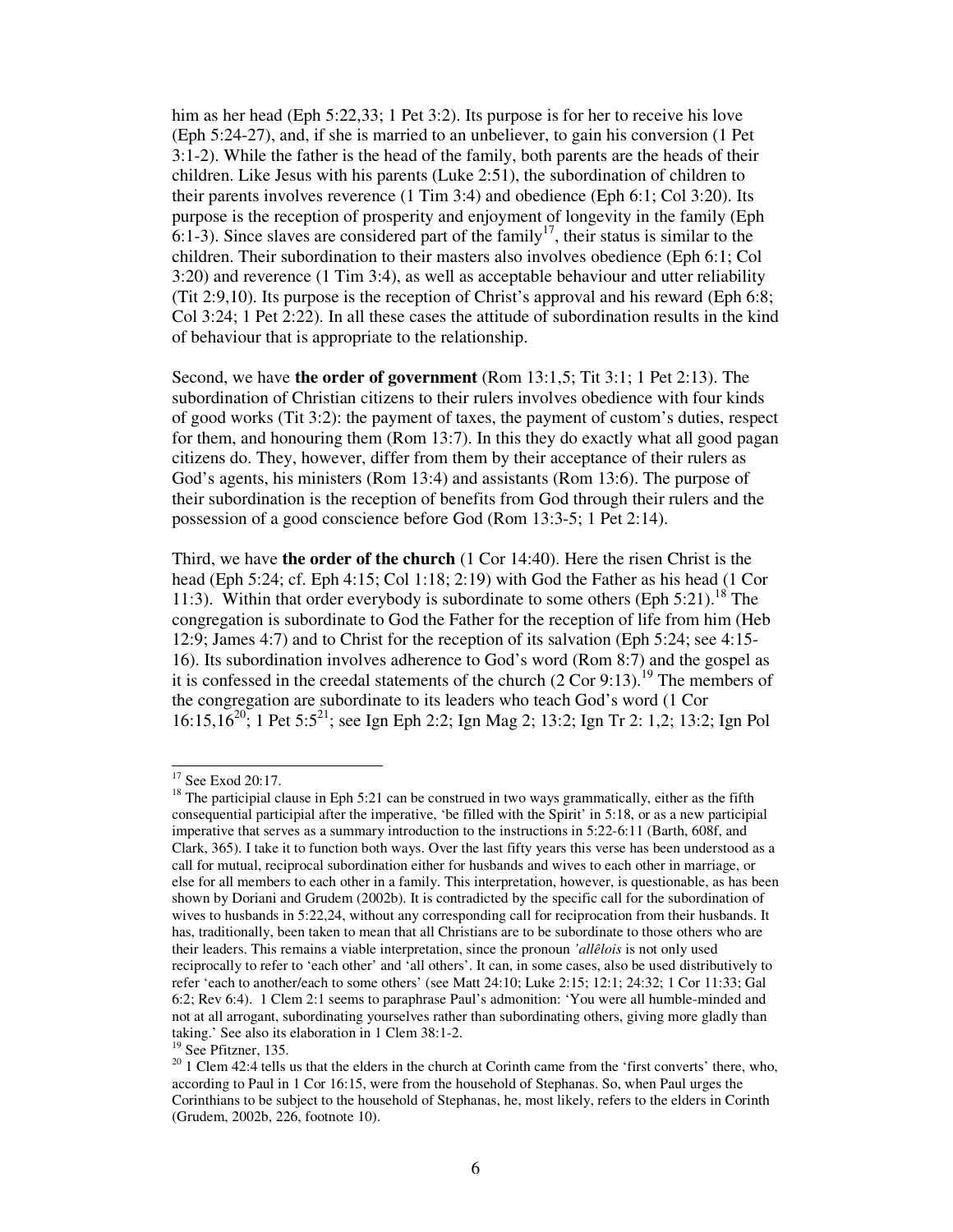6:1; 1 Clem. 1:3; 57:1,2; Pol. Phil. 5:3).<sup>22</sup> This includes the silent subordination of women (and men!) to the men who teach God's word in their congregation (1 Cor 14:34; 1 Tim 2:11). The purpose of subordination is the reception of all that Christ gives to the church through his word.

Three things are worth noting from this data. First, the New Testament does not teach that there is a general universal order of creation. Second, it does not speak of the general subordination of all women to all men but only their subordination in particular relationships, according to their station, such as wives to husbands. There is therefore no theological reason why women cannot be leaders in government. Third, subordination means different things in different contexts and different relationships. While a woman may not speak as teacher in the liturgical assembly, she may question her husband at home (1 Cor 14:33-35) and teach younger women to be good wives and mothers (Tit 2:3-5).

Besides the earthly orders of family, government, and the church, there are three heavenly orders, **the order of the church triumphant**, **the angelic order** and **the order of the Holy Trinity**. In the order of the church triumphant God the Father has made Jesus the royal head of the universe for the benefit of the church and its mission to the world (1 Cor 15:25-27; Phil 3:21; Heb 2:5-8; 1 Pet 3:22). In the angelic order all the angels and the all things in the cosmos are now subordinate to Christ (1 Pet 3:22; 1 Cor 15:27; Eph 1:22; see Phil 2:9-11). In the order of the Trinity God the Father is the head of his Son, his royal deputy (1 Cor 11:3). In his vice-regal office Christ himself is, in some sense, operationally subordinate to the Father, until he finally hands back that office to the Father after the destruction of the last enemy, which is death  $(1 \text{ Cor } 15:24-28)^{23}$ . This will occur only after the whole created order, together with the church in Christ, has been included in the order of the Holy Trinity, without disrupting and changing that order.

| <b>Relationship of</b><br><b>Subordination</b> | Order  | <b>Nature of</b><br><b>Subordination</b>          | <b>Benefits of</b><br><b>Subordination</b> |
|------------------------------------------------|--------|---------------------------------------------------|--------------------------------------------|
| Wives to husbands                              | Family | Respect                                           | Husband's love<br>Husband's<br>conversion  |
| Children to parents                            | Family | Reverence<br>Obedience                            | Prosperity<br>Longevity                    |
| Slaves to masters                              | Family | Reverence<br>Obedience<br>Winsomeness<br>Fidelity | Christ's approval<br>Christ's reward       |

**The Semantic Field of Subordination in the New Testament**

<sup>&</sup>lt;sup>21</sup> The contrast between 'elders' as pastor-teachers in 1 Pet 5:1-4 and 'younger men' in 5:5 is rather puzzling. As Elliott has shown (838-41), the comparative adjective *neôteros* could refer to those who were later converts. It is used in Luke 22:26 for those who are led, in contrast to the 'great', those who lead. This pair of terms reflects the common Hebrew idiom, 'small and great' (Gen 19:11; 1 Sam 30:2,19; 1 Kgs 22:31; 2 Kgs 23:2; 25:26; 1 Chr 25:8; 26:13 2 Chr 15:13; Job 3:19). As in Polycarp's Letter to the Philippians 5:3, Peter most likely uses it to refer to the lay members of the congregation.  $22$  For an analysis of the teaching of Ignatius on subordination to the leaders of the church, see Hensley.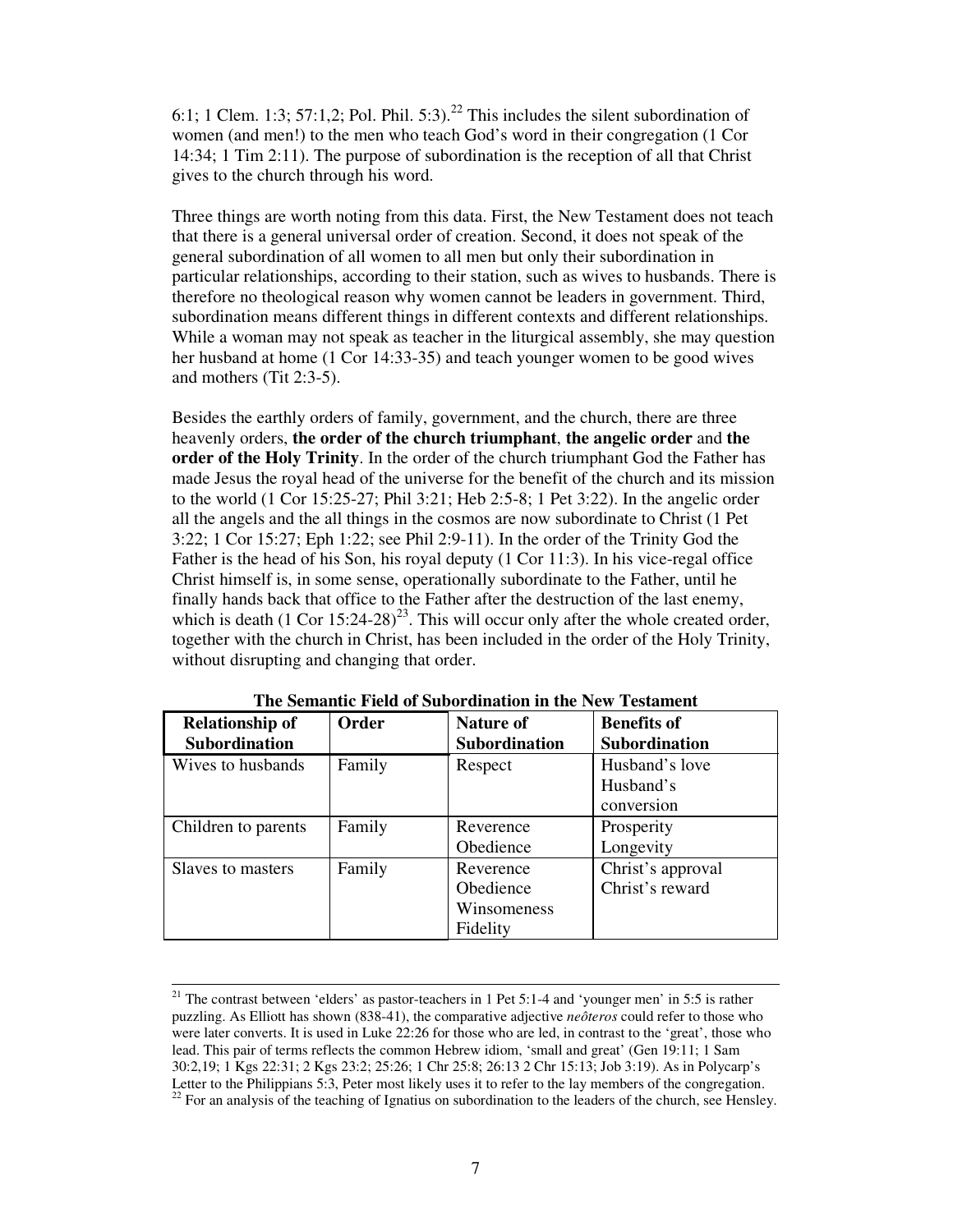| Christian<br>citizens | <b>State</b>  | Tax payment      | God's gifts           |
|-----------------------|---------------|------------------|-----------------------|
| to rulers             |               | Duties payment   | Good conscience       |
|                       |               | Respect          |                       |
|                       |               | Honour           |                       |
| Christians to God     | Church        | Obedience (?)    | Life from God         |
| and his word          |               |                  |                       |
| Christians            | Church        | Love $(?)$       | Salvation             |
| to Christ             |               |                  |                       |
| All Christians to     | Church        | Silent listening | Learning as disciples |
| the men who teach     |               |                  |                       |
| them                  |               |                  |                       |
| Universe to Christ    | <b>Church</b> |                  |                       |
|                       | triumphant    |                  |                       |
| Angels to Christ      | Angelic       |                  |                       |
|                       | order         |                  |                       |
| Jesus the Son to      | Trinity       |                  |                       |
| God the Father        |               |                  |                       |

# **3. Subordination and the Great Reversal**

In the New Testament most of the teaching on subordination is found in the so-called *Haustafeln*, the house tables, the tables of domestic duty (Eph 5:21-6:9; Col 3:18-4:1; Tit 2:1-3:7; 1 Pet 2:11-3:22;  $5:1-5$ <sup>24</sup>. They seem to reflect the tradition of catechesis in the Early Church. While they do reflect some common aspects of ethical teaching in the Ancient World, they themselves are quite unique in their form and content.<sup>25</sup>

First, they are not primarily addressed to those free individuals who enjoy the independence and power that come from an assured income and a high position in society, and allow them to exercise benevolent patronage with their dependants and clients. Instead, they first address those who are dependent on others for their livelihood, wives, children, and slaves. They treat these 'subordinate' people as moral agents, people who are responsible for social cohesion and communal solidarity. Only then do they speak to the people who are the leaders, their husbands, parents, and masters. Thus we have matching sets of instructions that presuppose reciprocity and focus on the importance of the rank and file members of the family for its prosperity.

- Wives  $\equiv$  Husbands (Eph 5:22-33; Col 3:18-19; 1 Pet 3:1-7)
- Children  $\equiv$  Parents (Eph 6:1-4; Col 3:20-21)
- Slaves  $\equiv$  Masters (Eph 6:5-9; Col 3:22-4:1<sup>26</sup>)

 $24$  See Elliott, 503-11, for a recent summary of the debate about the origin, nature and function of the so-called house tables as well as a bibliography on them and subordination in them.

<sup>&</sup>lt;sup>25</sup> Delling makes this claim about the teaching on subordination in the New Testament: 'This word which belonged originally to the sphere of worldly order is now filled with new content as a term of order' (45). In what follows I am much indebted to the work of Yoder on the revolutionary teaching on subordination in the New Testament.

 $26$  Note that in 1 Pet 2:18-25 and Tit 2:9-14 the mention of slaves is not followed by the mention of their masters.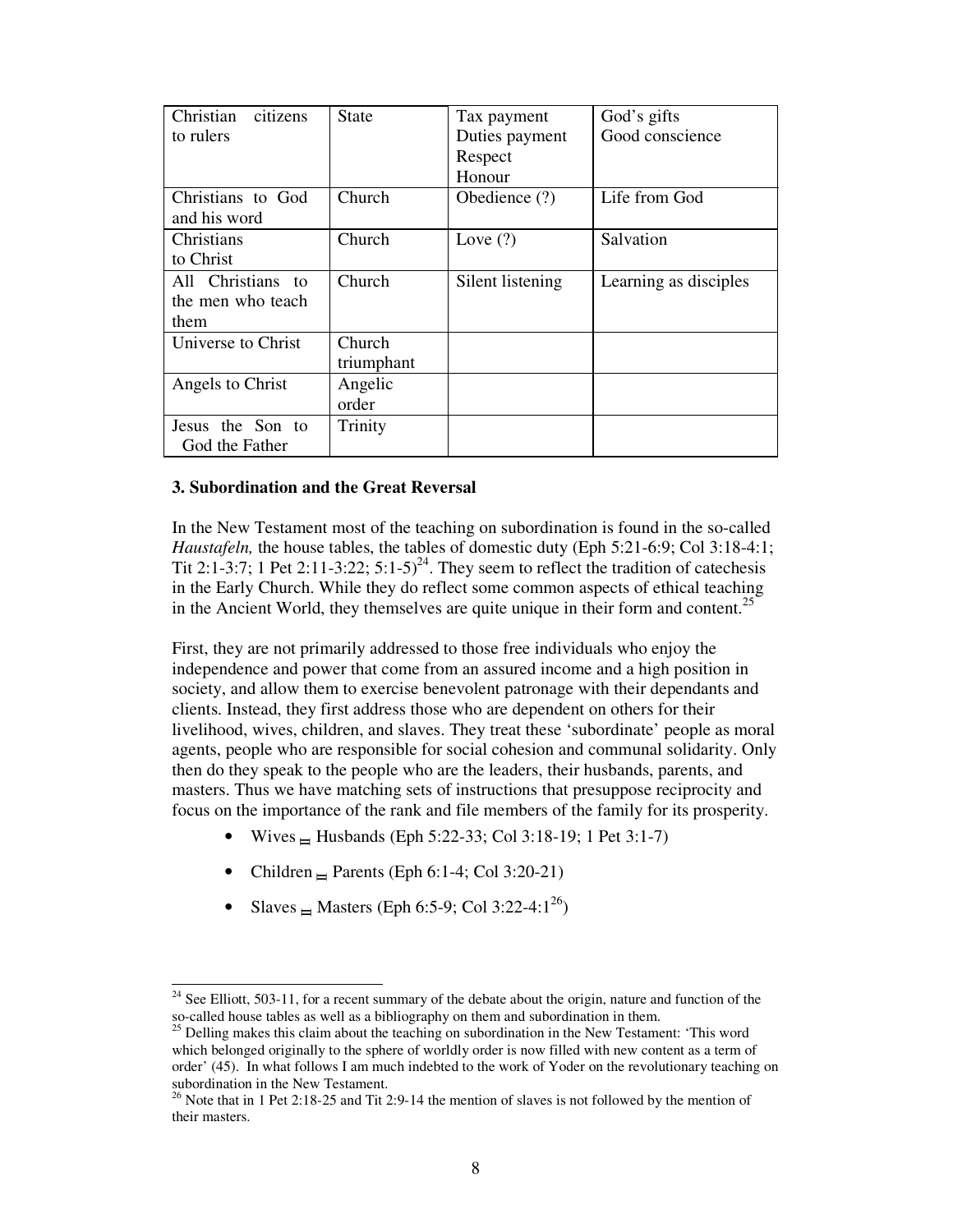Second, the moral philosophers in antiquity did not call on wives, children, and slaves to be subordinate, because they had no choice but to submit to their superiors. In contrast, the call for subordination by Paul and Peter arises from their equality before God (Yoder, 175).<sup>27</sup> Through baptism and union with Christ each Christian has gained the same royal status and worth. All the saints share the same status as Christ the Son because they are all 'sons' of the heavenly king and coheirs with him Gal 3:26-4:7). They then have even greater freedom and dignity than the aristocracy in their society. This makes them people that matter, holy people who make a difference, God's coworkers.

Third, while the teaching of moral philosophy in antiquity tried to prevent a socialpolitical revolution upwards in which the ruled displaced their former rulers, the apostolic teaching on subordination presupposes a spiritual revolution downwards that was accomplished by the incarnation, death, and resurrection of God's Son. Through him the original order of the human family has been redeemed and transformed so that it now provides the framework for the life of God's heavenly family here on earth. In this new order the abuse of power is arrested and undone by self-sacrificial love.

In their epistles St Paul and St Peter promote a kind of revolutionary subordination that involves a complete reversal of social values.<sup>28</sup> In the ancient world the ideal person was an independent man, with economic resources and political clout, a selfsufficient autonomous person. Yet in the church this is reversed. There the ideal human being is a dependent person, someone who is subordinate and reliant on others, such as a wife or a child or a servant. Thus the church is the bride of Christ; all Christians are children of God and servants of Christ. The ideal state for the Christian is now no longer to be a master, with legally assured status, wealth and power, but to be a servant, free from enslavement to social status, wealth and power (1 Pet 2:16). Subordination has therefore become the normal condition in the church. All Christians are subordinate to Christ (Eph 5:21,23), to God the Father (Heb 12:9; James 4:7), and to the orders that God has established (1 Pet 2:13). So, every Christian is in subordination to someone else. All are under headship and authority. None are selfsufficient and autonomous

Fourth, the revolutionary character of the apostolic teaching on subordination is most evident in the content of the house tables. Even though the apostles accepted the given structure of the family and their societies, they called for a change in the attitude of those who lived in these communities. There are two surprises! On the one hand, by their subordination to their heads, wives, children, slaves and citizens are expected to do nothing more than what was normally required of them. In one very significant case the usual demands have been lightened. Thus, in a society where wives were often expected to serve their husbands sexually and to use their sexual assets to gain what they wanted, the apostles merely urge wives to 'respect' their husbands (Eph

 $27$  It is worth noting that there is very little explicit teaching about equality in the New Testament. Jesus never mentions it. The apostles teach about five aspects of it: the equality in divinity of the Son with the Father (Phil 2:16; see John 5:18), the equal bestowal of the Holy Spirit on Jews and Gentiles (Acts 11:7), the equal possession of faith by all Christians (2 Pet 1:1), the equal provision for the needs in the church through the offering for the poor in Jerusalem (2 Cor 8:13), and the equal treatment of slaves by their Christian masters (Col 4:1).

<sup>28</sup> See Yoder, 185-87, and Foster, 101-05.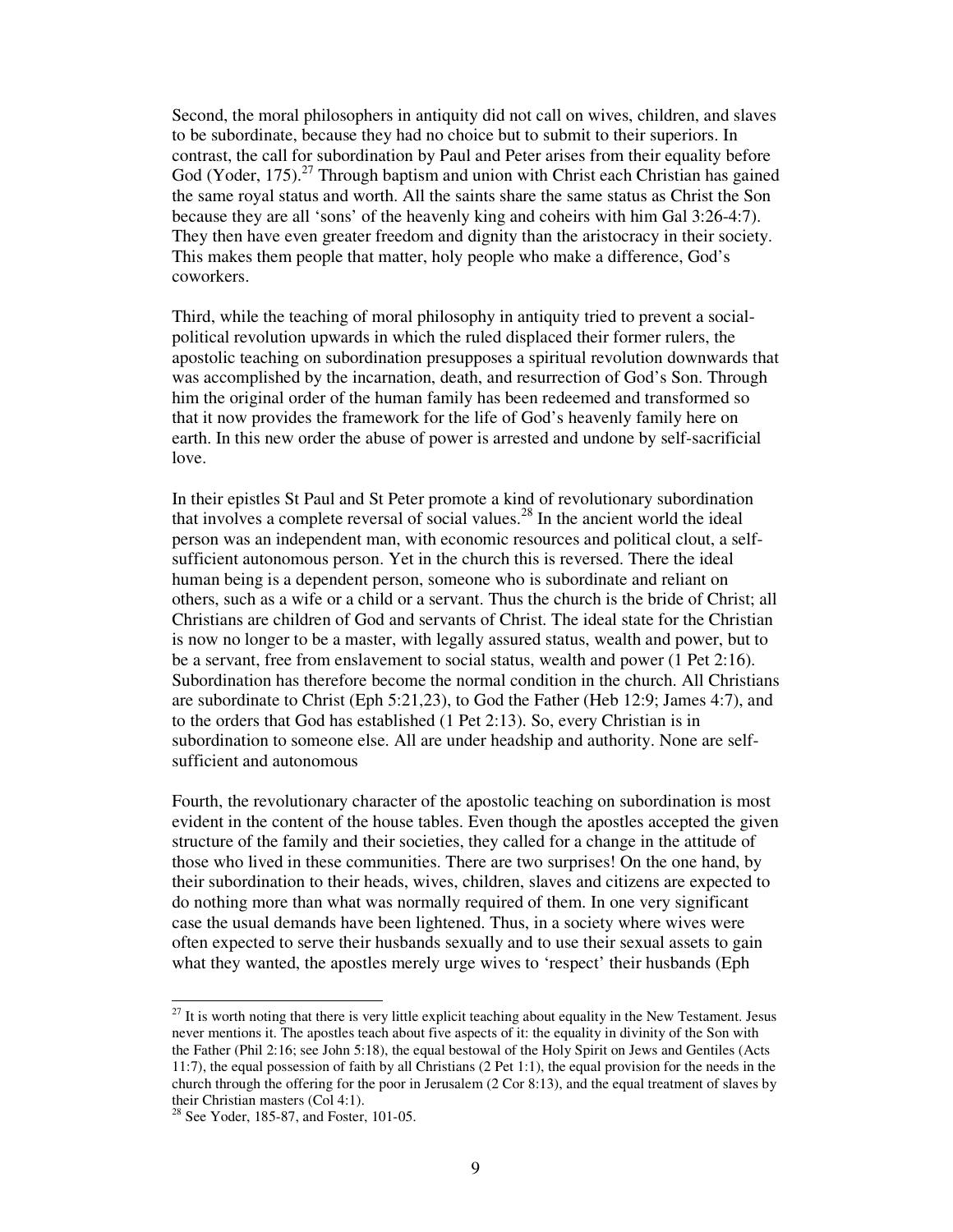5:33) and to be fearless in doing what is good, without using their sexuality to manipulate their husbands (1 Pet 3:1-7).<sup>29</sup> On the other hand, the apostles required much more of husbands, fathers, and masters than what was demanded by custom and law. They were, in fact, to act as if they stood in the shoes of their subordinates. Instead of requiring their wives to demonstrate their love for them, husbands were to love their wives demonstrably and self-sacrificially, like Christ with the church (Eph 5:25-28; Col 3:19); instead of expecting their wives to meet their needs and honour them, they were to honour their wives and consider their needs (1 Pet 3:7). Paul does not demand that children should avoid provoking and angering their fathers; instead, fathers should not provoke and anger their children (Eph 6:4; Col 3:21). Most radically, masters were not just urged to treat their slaves fairly as if they were equals<sup>30</sup> (Col 4:1), but to do God's will by wholeheartedly 'serving' them (Eph 6:9)<sup>31</sup>.

Fifth, even though the apostles teach that God has created the order of the family and government (Rom 13:2; 1 Pet 2:13), they do not base their teaching on how and why Christians are to be subordinate to their leaders on God's creation of these orders or on a universal cosmic order. Instead, they find both the reason for subordination and the model of right subordination in Christ and his self-sacrificial service (Eph 5:21- 27; Tit 2:9-10; 3:1-7; 1 Pet 2:13,21-25). Since they are in Christ and have him as their Lord (Eph 6:1; Col 3:18), they are to be subordinate to others out of reverence for him (Eph 5:22). Subordination is the apt thing to do for those who are in Christ (Col 3:18). Since willing subordination reflects Christ's attitude and character, it sends out the right message to the world and so promotes the mission of the church (Tit 2:4-5,9-14; 1 Pet 2:13-15; 3:1-2).

If Christ is the basis and the model for subordination, then only those who are in Christ can be truly subordinate, for they alone have been transformed by him and conformed to him by the Holy Spirit (Tit 3:1-7). Thus in Ephesians 5:18-21 Paul associates subordination with the communal performance of thanksgiving to God the Father through Jesus, and regards both as products of the Holy Spirit<sup>32</sup>. As we are filled with the Holy Spirit we receive the ability and desire to practice full subordination.

## **4. Conclusion**

When the apostles Peter and Paul teach subordination, they do not thereby sanction the social, political, economic status quo, but, in fact, acknowledge how riddled it is with sin and the abuse of power. They do not propose a social or political agenda for the reformation and transformation of a society by the behaviour of its lower classes. Nor do they reinforce cultural roles or stereotypical patterns of behaviour in marriage, family life, and society at large. Instead, they show how Christians can already now, by faith, live with God as citizens of heaven within the earthly orders of a fallen world, because Christ has transformed the whole human life cycle from the womb to the tomb by his incarnation and his exaltation. Christ does not abolish the old divinely instituted orders of family and government to free his disciples from life in

 $29$  In fact, in 1 Cor 7:3-4 Paul teaches that Christian husbands and wives should, by common consent, provide mutual sexual access to each other.

<sup>30</sup> While the term '*isotês* can mean 'fairness' and 'equity', it may also mean 'equality'.

<sup>31</sup> The phrase *ta panta poieîte* refers back to *met' 'eunoias douleuontes* in 6:7.

<sup>32</sup> See footnote 18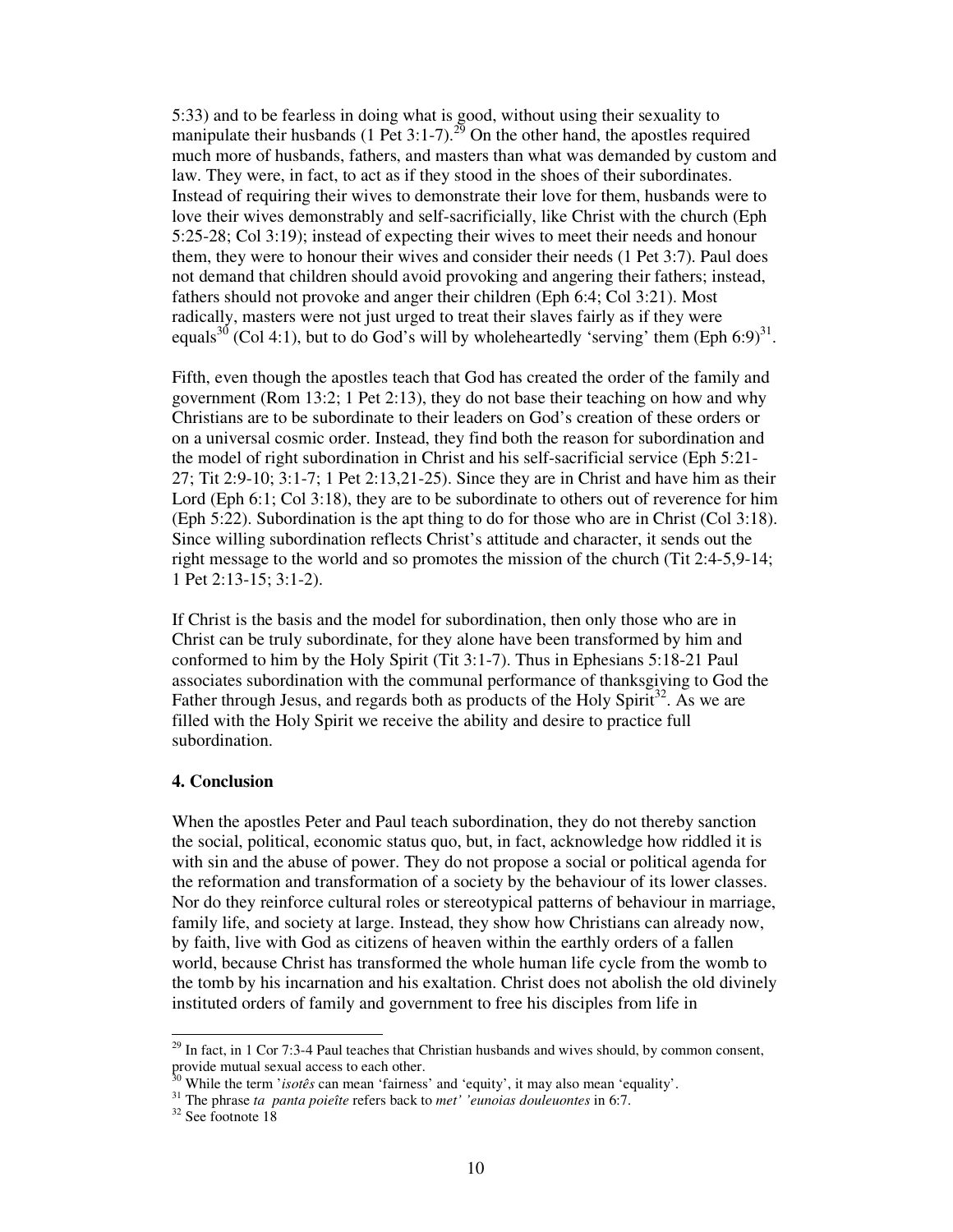community, but he redeems these orders so that they can accomplish their proper purpose. In practical terms, the apostles do not assimilate the church to the patriarchal family, which is modelled on the state with its coercive structures of power. On the contrary, Christ rules as the head of all principalities and powers in all governments and all families for the sake of the church (Eph 1:20-23). The family and government are meant to serve Christ and his church. By fulfilling its vocation of serving others in self-giving love, the church provides the model for life in community as it reflects the order of self-giving in the Holy Trinity.

In sum: the apostolic teaching on subordination does not establish a chain of command for the exercise of power by those who sit at the top; it promotes a chain of transmission from the triune God for the delivery of blessings through his appointed agents in the church and in the world.

No one has summed this whole teaching up more vividly and aptly than Clement in his First Letter to the Corinthians. He writes these glowing words to that congregation which had been riddled with insubordination  $(37-38)^{33}$ :

Brothers, let us therefore campaign most strenuously under the Son's blameless **orders (***prostagmata).* Let us consider those who campaign with our leaders, with what **good order** *(eutaktôs),* with what willingness, and with what **subordination** *(hypotetagmenôs)* they fulfil their **orders** *(diatassomena).*  They are not all generals or colonels or captains or lieutenants, or so forth; but each one in his own **order** *(tagma)* fulfils the **orders** *(epitassomena)* given by the emperor and the leaders. The great cannot exist without the small, nor the small without the great. There is a kind of mixture that is beneficial to all.

Take our body! The head without the feet is nothing; likewise, the feet without the head are nothing. Even the smallest parts of the body are necessary and useful to the whole body. But all breathe together and act in single **subordination**  $(hypotag\hat{e})$ , so that the whole body may be saved.

So let our whole body be saved in Christ Jesus, and let each person be **subordinate** *(hypotassomai)* to his neighbour, as appointed with his gift *(charisma).* Do not let the strong neglect the weak, and let the weak respect the strong. Let the rich provide for the poor, and the poor give thanks to God, because he has given them someone to fill up what they lack. Let the wise show their wisdom in good deeds rather than in words. Do not let the humbleminded speak about themselves, but let others speak about them. Do not let those who are sexually chaste boast, knowing that it is someone else who grants them this self-control.

So brothers, let us consider how we were begotten, how we entered the world, how God has shaped and created us from a dark grave and brought us into his world, where he had prepared his benefits for us before we were even born. Since therefore we have received all these things from him, we ought to give thanks to him for everything, to whom be the glory forever and ever. Amen.

 $33$  This translation is a slightly modified version of the text in Goodspeed, 67f.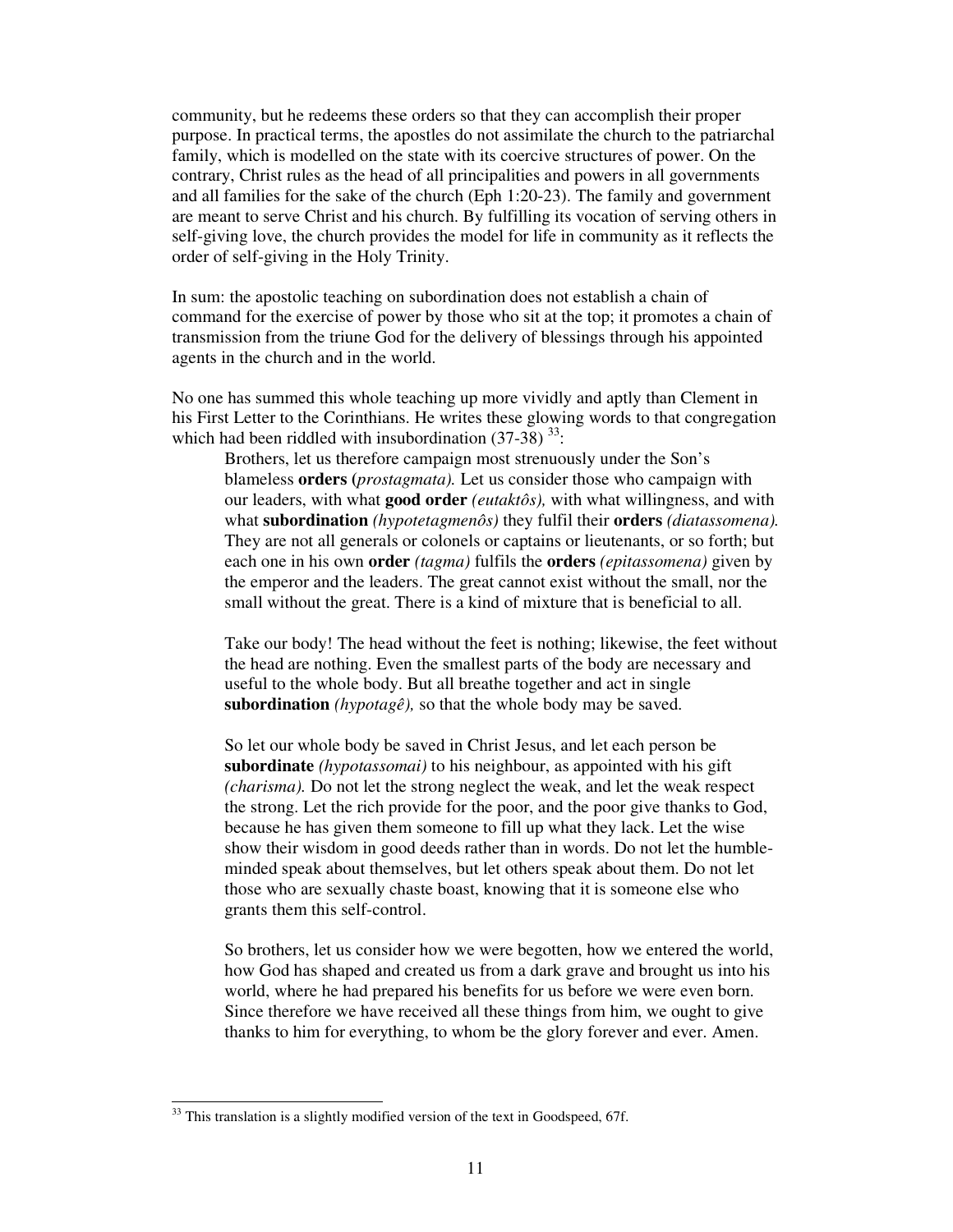# References

| Barth, Markus<br>1974        | Ephesians, Translation. and Commentary on Chapters 4-6, Anchor<br>Bible Commentary, Doubleday, New York                                                                                                                        |
|------------------------------|--------------------------------------------------------------------------------------------------------------------------------------------------------------------------------------------------------------------------------|
| Bayer, Oswald<br>1998        | 'Nature and Institution: Luther's Doctrine of the Three Orders,'<br>Lutheran Quarterly 12, 125-59                                                                                                                              |
| Clark, Andrew T<br>1990      | Ephesians, Word Bible Commentary, Word Books, Dallas                                                                                                                                                                           |
| Dautzenberg, Gerhard<br>1975 | 'Das Einhalten der schönen Ordnung beim Gottesdienst',<br>Urchristliche Prophetie. Ihre Forschung, ihre Voraussetzungen im<br>Judentum und ihre Struktur im ersten Korintherbrief, BWANT 104.<br>Kohlhammer, Stuttgart, 278-84 |
| Delling, Gerhard<br>1972     | 'hypotassô', Theological Dictionary of New Testament 8, Gerhard<br>Kittel and Gerhard Friedrich (eds), Geoffrey W Bromiley (tr),<br>Eerdmans, Grand Rapids, 39-46                                                              |
| Doriani, Daniel<br>2002      | 'The Historical Novelty of Egalitarian Interpretations of Ephesians<br>5:21-22', in Wayne Grudem ed, Biblical Foundations for Manhood<br>and Womanhood, Crossways Books, Wheaton, 203-31                                       |
| Eliott, John H<br>2000       | 1 Peter. A New Translation with Introduction and Commentary,<br>Anchor Bible Commentary, Doubleday, New York                                                                                                                   |
| Foster, Richard<br>1978      | Celebration of Discipline, Hodder & Stoughton, London                                                                                                                                                                          |
|                              |                                                                                                                                                                                                                                |
| Goodspeed, Edgar J<br>1950   | The Apostolic Fathers. An American Translation, The Independent<br>Press, London                                                                                                                                               |
| Grudem, Wayne<br>1991        | 'The Meaning of <i>kephalê</i> : A Response to Recent Studies',<br>Recovering Biblical Manhood and Womanhood, John Piper and<br>Wayne Grudem eds, Crossways Books, Wheaton, 425-68                                             |
| 2002a                        | 'The Meaning of <i>kephalê</i> ("Head"): An Evaluation of New<br>Evidence, Real and Alleged', Biblical Foundations for Manhood<br>and Womanhood, Wayne Grudem ed, Crossways Books, Wheaton,<br>145-202                         |